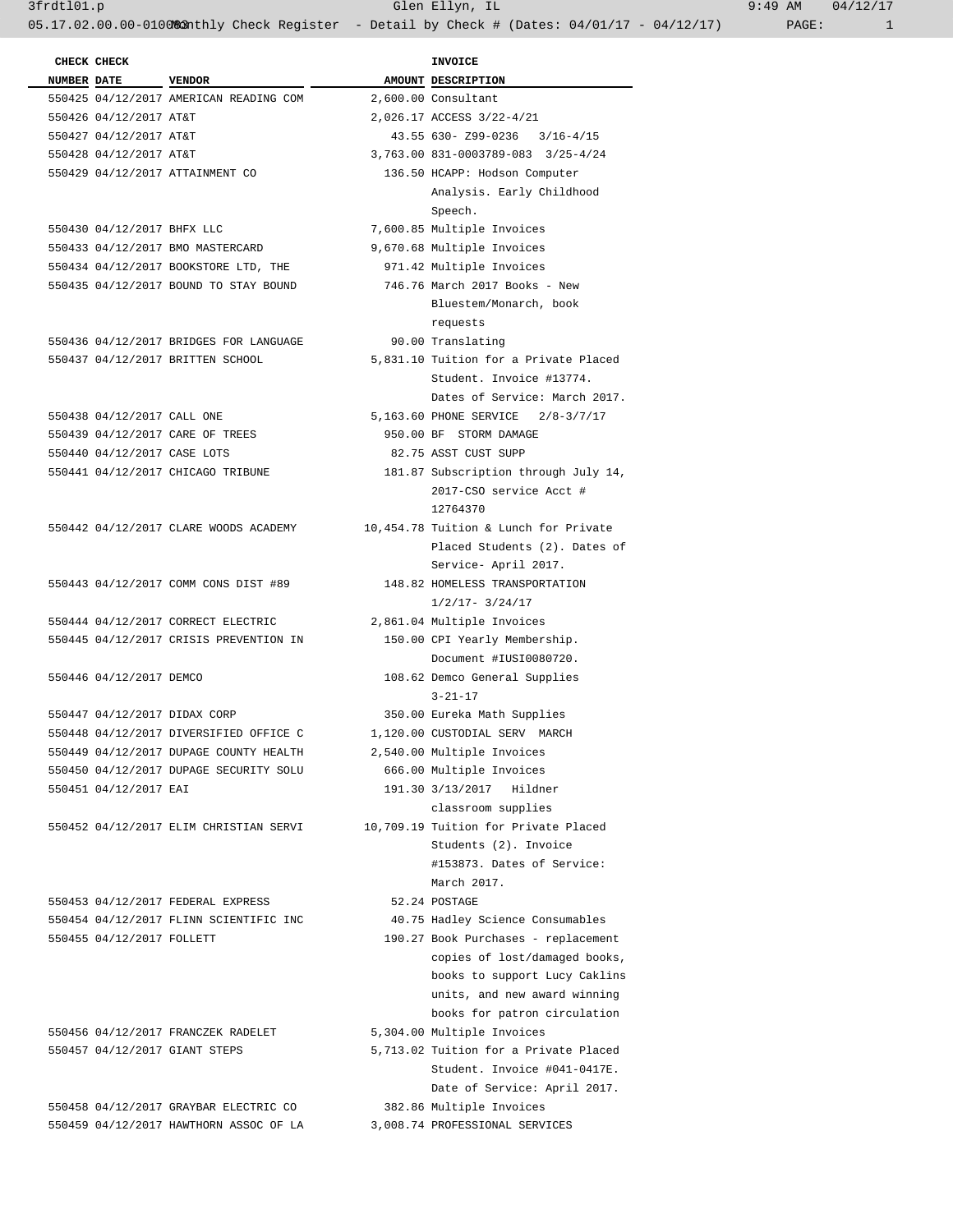3frdtl01.p Glen Ellyn, IL 9:49 AM 04/12/17

05.17.02.00.00-010083nthly Check Register - Detail by Check # (Dates: 04/01/17 - 04/12/17) PAGE: 2

|                    | CHECK CHECK                 |                                        | INVOICE                               |
|--------------------|-----------------------------|----------------------------------------|---------------------------------------|
| <b>NUMBER DATE</b> |                             | <b>VENDOR</b>                          | AMOUNT DESCRIPTION                    |
|                    | 550460 04/12/2017 HEINEMANN |                                        | 118.65 Materials for CH The How to    |
|                    |                             |                                        | Guide for NF Writing, Grade 2         |
|                    |                             | 550461 04/12/2017 HOUSE OF TROPHIES    | 135.00 Trophies for Hadley            |
|                    |                             |                                        | Invitational Track Meet               |
|                    |                             | 550462 04/12/2017 HOUSE OF GRAPHICS    | 220.00 Hadley Envelopes               |
|                    |                             | 550463 04/12/2017 HYDE PARK DAY SCHOOL | 3,936.80 Tuition for a Private Placed |
|                    |                             |                                        | Student. Invoice #20170210.           |
|                    |                             |                                        | Date of Service: February             |
|                    |                             |                                        | 2017.                                 |
|                    |                             | 550464 04/12/2017 IDPH-VISION & HEARIN | 60.00 2017 Vision & Hearing           |
|                    |                             |                                        | Recertification                       |
|                    |                             | 550465 04/12/2017 KAGAN & GAINES INC   | 799.10 Multiple Invoices              |
|                    |                             | 550466 04/12/2017 KAGAN PROFESSIONAL D | 2,499.00 Professional Development at  |
|                    |                             |                                        | HJH on 3/16/17                        |
|                    |                             | 550467 04/12/2017 KAGAN PUBLISHING     | 89.00 Kagan Products for Math Dept    |
|                    |                             | 550468 04/12/2017 LAIDLAW TRANSIT      | 77,635.72 Multiple Invoices           |
|                    |                             | 550469 04/12/2017 LEGO EDUCATION       | 616.76 Lego Parts for team            |
|                    |                             | 550470 04/12/2017 LOCALGOVNEWS.ORG     | 840.00 Invoice # 5052017              |
|                    |                             |                                        | Subscription Renewal                  |
|                    |                             | 550471 04/12/2017 MACGILL & CO, WM V   | 103.29 Health office supplies         |
|                    |                             | 550472 04/12/2017 MARQUARDT SCHOOL DIS | 67,606.06 MARCH FOOD SERVICE          |
|                    |                             | 550473 04/12/2017 MIDAMERICAN ENERGY   | 29,154.97 Multiple Invoices           |
|                    |                             | 550474 04/12/2017 NORTHERN ILLINOIS GA | 3,193.31 Multiple Invoices            |
|                    |                             | 550475 04/12/2017 OFFICE DEPOT         | 1,125.61 Multiple Invoices            |
|                    | 550476 04/12/2017 ORKIN LLC |                                        | 1,864.01 Multiple Invoices            |
|                    |                             | 550477 04/12/2017 PARKLAND PREPARATORY | 12,890.76 Tuition for Private Placed  |
|                    |                             |                                        | Students (4). Invoice #1865.          |
|                    |                             |                                        | Dates of Service: March 2017.         |
|                    |                             | 550478 04/12/2017 PARTITION PROS       | 2,600.00 HD MAINTENANCE/REPAIR        |
|                    |                             | 550479 04/12/2017 PATTEN POWER SYSTEMS | 1,434.00 Annual maintenance for       |
|                    |                             |                                        | generator at CSO                      |
|                    | 550480 04/12/2017 PCM       |                                        | 546.85 Replacement Classroom          |
|                    |                             |                                        | Projector                             |
|                    |                             | 550481 04/12/2017 PIONEER VALLEY BOOKS | 656.70 Title I books for Churchill    |
|                    |                             | 550482 04/12/2017 QUINLAN & FABISH MUS | 182.80 Multiple Invoices              |
|                    |                             | 550483 04/12/2017 REALLY GOOD STUFF IN | 68.92 Supplies Title I Kindergarten   |
|                    | 550484 04/12/2017 REV TRAK  |                                        | 1,680.23 REV TRAK MARCH               |
|                    |                             | 550485 04/12/2017 RITEWAY GLASS        | 475.00 HD GLASS INSTALL IN SLIDING    |
|                    |                             |                                        | <b>DOORS</b>                          |
|                    | 550486 04/12/2017 ROSCOE CO |                                        | 117.20 3/22 MOP SERV                  |
|                    |                             | 550487 04/12/2017 SCHOOL SPECIALTY     | 1,762.69 Multiple Invoices            |
|                    |                             | 550488 04/12/2017 SEAL OF ILLINOIS     | 3,648.88 Tuition for a Private Placed |
|                    |                             |                                        | Student. Invoice #6586. Dates         |
|                    |                             |                                        | of Service: March 2017.               |
|                    |                             | 550489 04/12/2017 SEPTRAN INC          | 41,927.22 Multiple Invoices           |
|                    |                             | 550490 04/12/2017 SHAW MEDIA           | 154.92 Legal notices Invoice          |
|                    |                             |                                        | #0317100703603/2017                   |
|                    | 550491 04/12/2017 SHRED-IT  |                                        | 389.30 DISPOSAL                       |
|                    |                             | 550492 04/12/2017 SOCIAL THINKING SANT | 588.00 Social Thinking It Conference  |
|                    |                             |                                        | 4/26/17 Bytnar, Savaglio,             |
|                    |                             |                                        | DiSilvestro                           |
|                    | 550493 04/12/2017 SOUND INC |                                        | 2,196.04 Multiple Invoices            |
|                    |                             | 550494 04/12/2017 SQUEEGEE BROTHERS    | 54.00 PE uniforms for Free &          |
|                    |                             |                                        | Reduced Students                      |
|                    |                             | 550495 04/12/2017 SUBURBAN DOOR CHECK  | 1,159.60 DOOR CLOSER PARTS            |
|                    |                             | 550496 04/12/2017 SUNRISE TRANSPORTATI | 2,482.99 Special Transportation for a |
|                    |                             |                                        |                                       |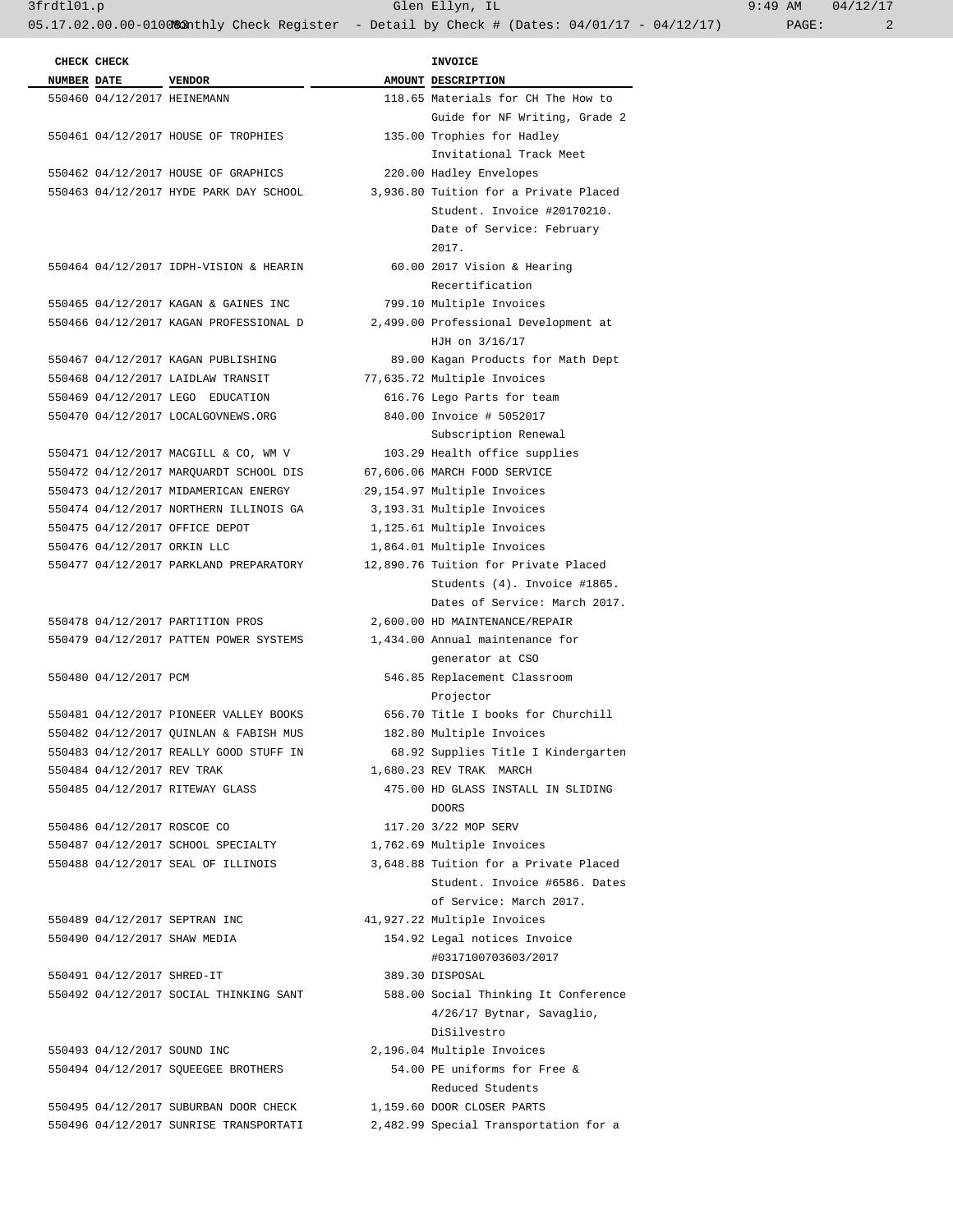|                    | CHECK CHECK                  |                                                           |             | <b>INVOICE</b>                        |
|--------------------|------------------------------|-----------------------------------------------------------|-------------|---------------------------------------|
| <b>NUMBER DATE</b> |                              | VENDOR                                                    |             | AMOUNT DESCRIPTION                    |
|                    |                              |                                                           |             | Private Placed Student.               |
|                    |                              | 550497 04/12/2017 SZAJKOVICS, SAM                         |             | 26.85 recharable batteries and        |
|                    |                              |                                                           |             | charger for wireless                  |
|                    |                              |                                                           |             | microphone in small gym               |
|                    |                              | 550498 04/12/2017 TEMPERATURE EQUIPMEN 285.92 BEARING KIT |             |                                       |
|                    |                              | 550499 04/12/2017 THACKERY, JILL E                        |             | 809.70 ORCHESTRA ASSISTANT 3/6-3/23   |
|                    |                              | 550500 04/12/2017 THE OMNI GROUP                          |             | 70.50 403 B MARCH                     |
|                    |                              | 550501 04/12/2017 THERMOSYSTEMS                           |             | 3,904.04 Multiple Invoices            |
|                    |                              | 550502 04/12/2017 TIERNEY BROTHERS INC                    |             | 988.00 Replacement Lamps for Epson    |
|                    |                              |                                                           |             | Projectors and Speakers for           |
|                    |                              |                                                           |             | Classroom SmartBoards                 |
|                    |                              | 550503 04/12/2017 VALLEY VIEW PUBLIC S                    |             | 1,659.20 HOMELESS TRANSPORTATION      |
|                    |                              |                                                           |             | $1/09/17 - 2/28/17$                   |
|                    |                              | 550504 04/12/2017 VANGUARD ENERGY SERV                    |             | 9,724.61 GAS 2/1/17- 2/28/17          |
|                    |                              | 550505 04/12/2017 VERIZON WIRELESS                        |             | 437.49 CELL PHONES 2/27-3/26          |
|                    |                              | 550506 04/12/2017 VILLAGE OF GLEN ELLY                    |             | 5,832.85 Multiple Invoices            |
|                    | 550507 04/12/2017 WAGEWORKS  |                                                           |             | 320.67 FSA ADM FEE                    |
|                    |                              | 550508 04/12/2017 WAREHOUSE DIRECT                        |             | 4,995.98 Multiple Invoices            |
|                    |                              | 550509 04/12/2017 WASTE MANAGEMENT WES                    |             | 3,165.19 APRIL DISP                   |
|                    |                              | 550510 04/12/2017 WILLIAM BLAIR& CO LL                    |             | 2,750.00 DISSEMINATION AGENT SERVICES |
|                    |                              |                                                           |             | FISCAL YEAR 6/30/16                   |
|                    |                              | 550511 04/12/2017 ZAMARRIPA, DANNY                        |             | 23.10 Lunch account refund            |
|                    |                              | 550512 04/12/2017 EVERETT, KATHLEEN                       |             | 3,000.00 CORRECTION OF ILLINOIS STATE |
|                    |                              |                                                           |             | EMPLOYEE TAXES                        |
|                    |                              | 550513 04/12/2017 EVERETT, KATHLEEN                       |             | 229.00 REIMBURSEMENT FOR IRS          |
|                    |                              |                                                           |             | PENALTIES RELATED TO IL               |
|                    |                              |                                                           |             | EMPLOYEE STATE TAX ERROR              |
|                    |                              | 201600430 04/06/2017 EDUCATIONAL BENEFIT                  |             | 459,301.51 APRIL AD&D,                |
|                    |                              |                                                           |             | DENTAL, LIFE, MEDICAL                 |
|                    | 201600431 04/10/2017 TASC    |                                                           |             | 389.16 HRA ADM FEES APRIL             |
|                    | 201600432 04/10/2017 T H I S |                                                           |             | 6,544.28 THIS FUND                    |
|                    |                              |                                                           |             |                                       |
|                    |                              | Totals for checks                                         | 853, 321.31 |                                       |